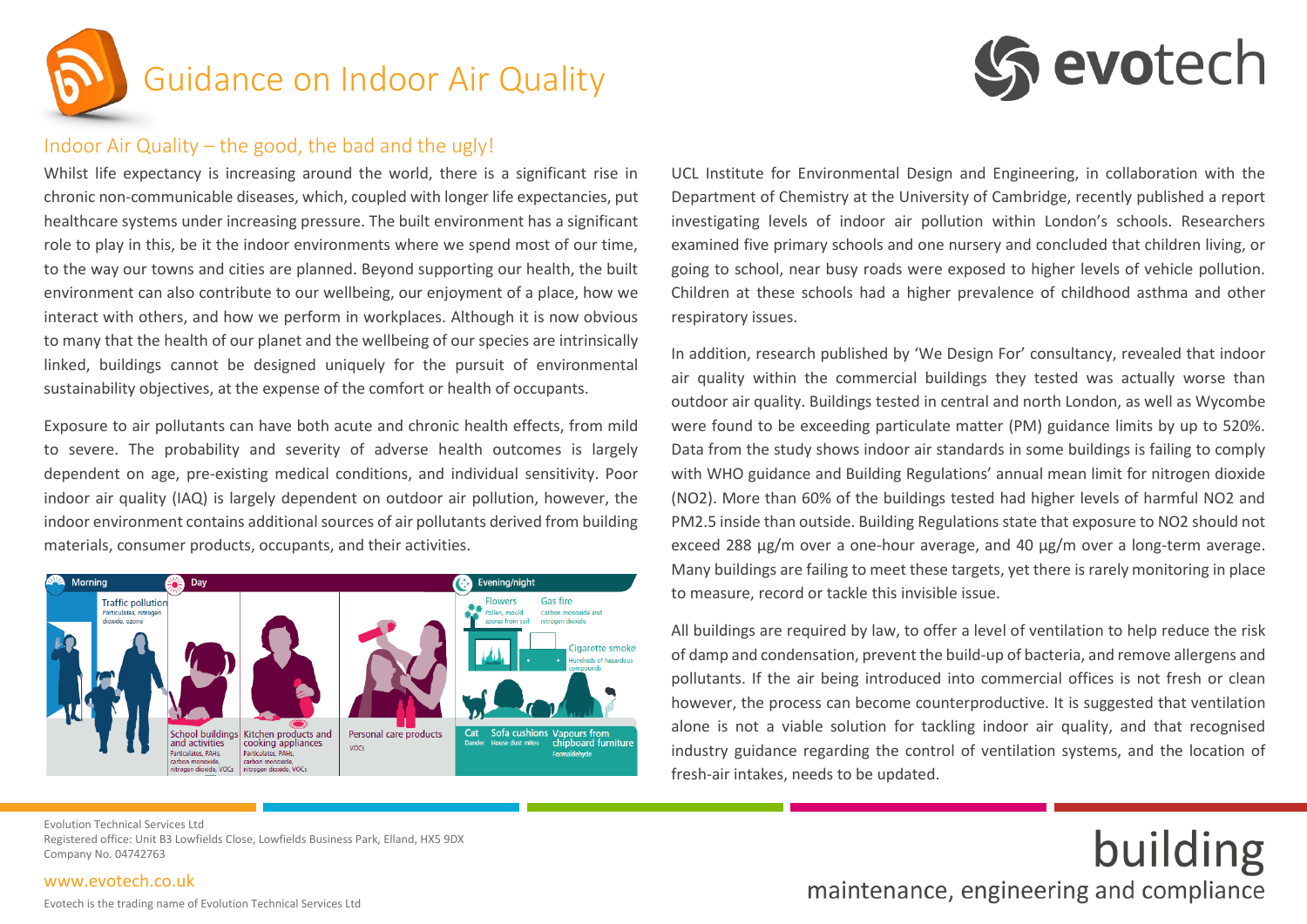

## Guidance on Indoor Air Quality



building

Building materials and systems, along with activities in buildings, can be sources of contaminants harmful to human health. Some materials used to construct and furnish buildings emit harmful gases and harbour biological organisms. Unvented combustion processes for space and food heating, emit gaseous and particulate contaminants, and can be a source of moisture which is a primary driver of biological growth. The presence and concentrations of airborne contaminants are often measured without careful consideration of their relevance. Some are inappropriately grouped together, for example, more than one million volatile organic compounds (VOCs) with unknown toxicities exist, and yet, they are often reported as single values and referred to as Total VOCs (TVOCs).

Carbon dioxide (CO2) is commonly used as an indicator of poor IAQ, and although it does not negatively affect the health of occupants in the concentrations often found within buildings, it is a marker of human bio-effluents. The presence of CO2 is a direct result of occupancy, occupant activity, gender, age, and physiology, along with combustion, and transport from elsewhere. Without an understanding of these variables, indoor CO2 cannot be used to assess IAQ or ventilation. Additionally, it can never be used to indicate the presence of other important indoor contaminants, such as formaldehyde from building materials, as these emissions are unrelated to CO2 concentrations.

Ventilation standards generally agree that indoor air should be perceived as fresh and pleasant by the majority of occupants, so they set a baseline ventilation requirement of around 8 l.s-1 per person to dilute bio-effluent odours to an acceptable level for anyone entering an occupied room. The standards also attempt to account for other contaminants by increasing the baseline rate to 10 l.s-1 per person, although this increase is not based on specific contaminants.

Ventilation rates in national standards around the world differ by up to four times, and their origins are not always known or documented. Comparisons of measured ventilation rates against those prescribed by national standards suggest there is also a widespread inability to implement them effectively within many buildings.

The ability of ventilation to mitigate these contaminant exposures is limited. Occupants are exposed to contaminants via inhalation, skin absorption, and ingestion. Infections, carried by fomites such as skin cells, hair, clothes, and furniture, can be spread by all three exposure routes. The opening and closing of doors and the action of sitting on furniture can resuspend fine particles, which can be inhaled into the lower respiratory tract. Large droplets produced by breathing, talking, sneezing, and coughing, contain mucus, saliva, cells, and infectious agents that are transmitted over distances of less than one metre, and such particles can be inhaled into the upper respiratory tract.



maintenance, engineering and compliance

Evolution Technical Services Ltd Registered office: Unit B3 Lowfields Close, Lowfields Business Park, Elland, HX5 9DX Company No. 04742763

#### [www.evotech.co.uk](http://www.evotech.co.uk/)

Evotech is the trading name of Evolution Technical Services Ltd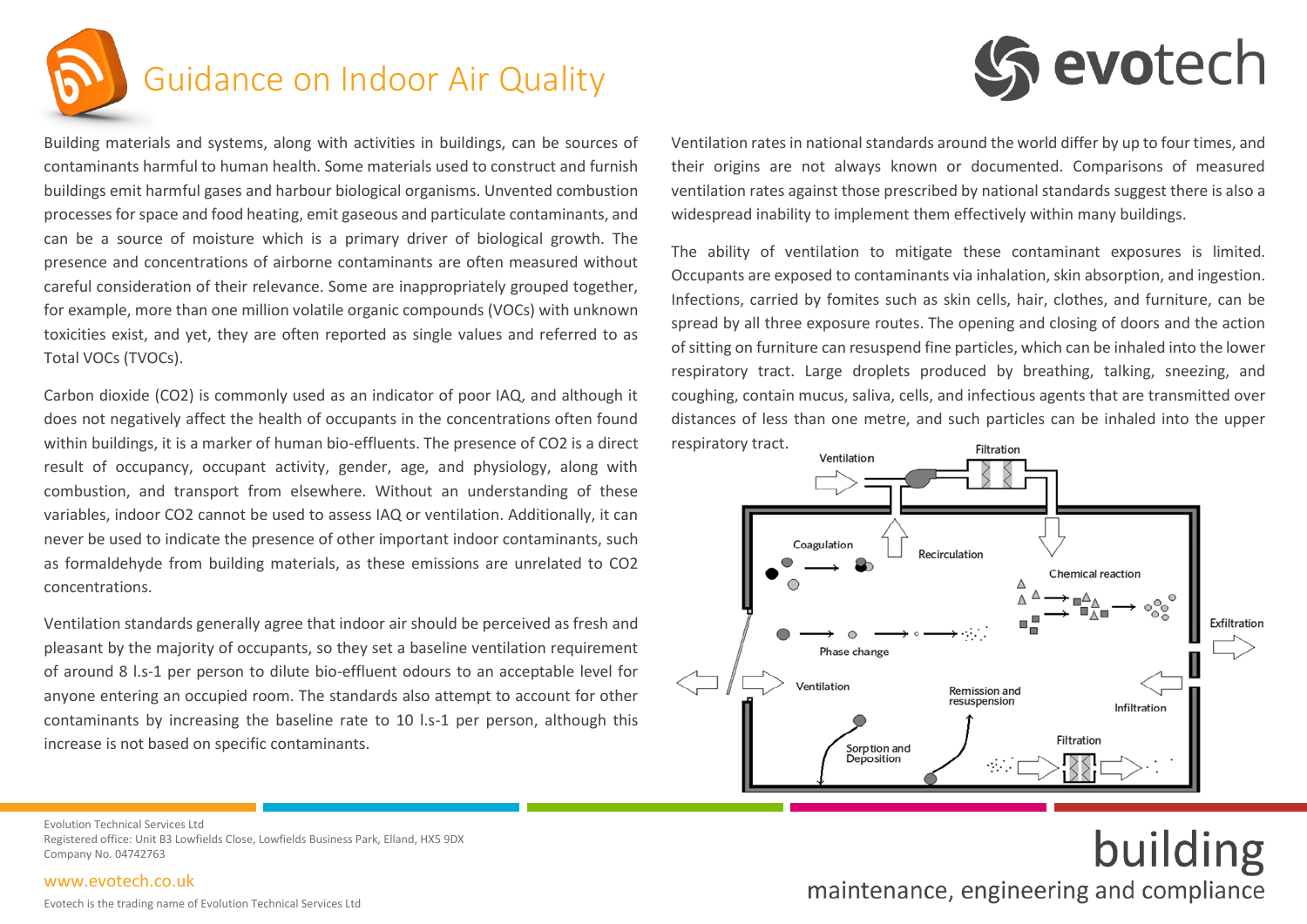

## Guidance on Indoor Air Quality

Semi-volatile organic compounds (SVOCs), such as those emitted by dry-cleaned clothing or flame retardants, are absorbed through the skin or by food and ingested. Organic allergens, such as those produced by dust mites, are present within carpets and soft furnishings, and are inhaled. On its own, ventilation is insufficient, and fails to deliver acceptable IAQ, especially when contaminant sources are not reduced or eliminated.

Source control has often been identified as the most effective step towards acceptable IAQ. When source control is not possible, local exhaust ventilation can be effective in removing contaminants before they mix in a space. Some contaminants, such as carbon monoxide, are harmful when exposure is acute, so sensors and alarms can be useful for monitoring levels. However, many others require exposures to be chronic before negative health effects occur. Devices indicating the presence of specific contaminants should be used.

There has been a recent surge in activity within the building services sector over standards for IAQ, and there have been calls for the creation of an air-quality standard. Given the pollution levels in London and other densely populated city centres, delivering acceptable and healthy air quality inside a building is challenging, however, there is considerable guidance already available for services engineers delivering projects in urban areas with higher levels of pollution.

IAQ is addressed in detail in CIBSE guides A and B, with further guidance in AM10 Natural Ventilation, TM21 Minimising Pollution at Air Intakes, and KS17, which offers an overview of the topic. CIBSE's updated edition of TM40 Health and Wellbeing in Building Services, is currently the most up-to-date guidance available which addresses air-quality issues.

CIBSE recognises that the built environment's role in public health, wellbeing, comfort, and cognitive performance is attracting increased awareness, and this prompted the revision of the TM40 document which was originally published in 2006. The updated edition includes the latest research linking



TM40: 2020 **140: HEALTH AND WELLBEING IN BUILDING SERVICES** 

building factors to comfort, health, and wellbeing. 'Health and wellbeing' is extremely broad in scope, ranging from acute health impacts, comfort and performance, to fulfilment, joy and happiness.

The revised TM40 focuses mainly on the middle ground and on providing best-practice advice on the design, construction, and operation of buildings, to support health, comfort, and wellbeing. Environmental parameters covered in the 2006 document, namely air, humidity, thermal comfort, light, acoustics, electromagnetic fields, and water, are all included in the new edition. Important updates include, the health effects of pollutants from indoor and outdoor sources, the non-visual effects of light, and the potential impact of electromagnetic fields from power lines or wireless technologies.

In the UK and most developed countries, there is not yet a comprehensive and robustly implemented regulatory framework on IAQ, and professionals are advised to refer to WHO guidelines.

Evolution Technical Services Ltd Registered office: Unit B3 Lowfields Close, Lowfields Business Park, Elland, HX5 9DX Company No. 04742763

[www.evotech.co.uk](http://www.evotech.co.uk/)

Evotech is the trading name of Evolution Technical Services Ltd

building maintenance, engineering and compliance